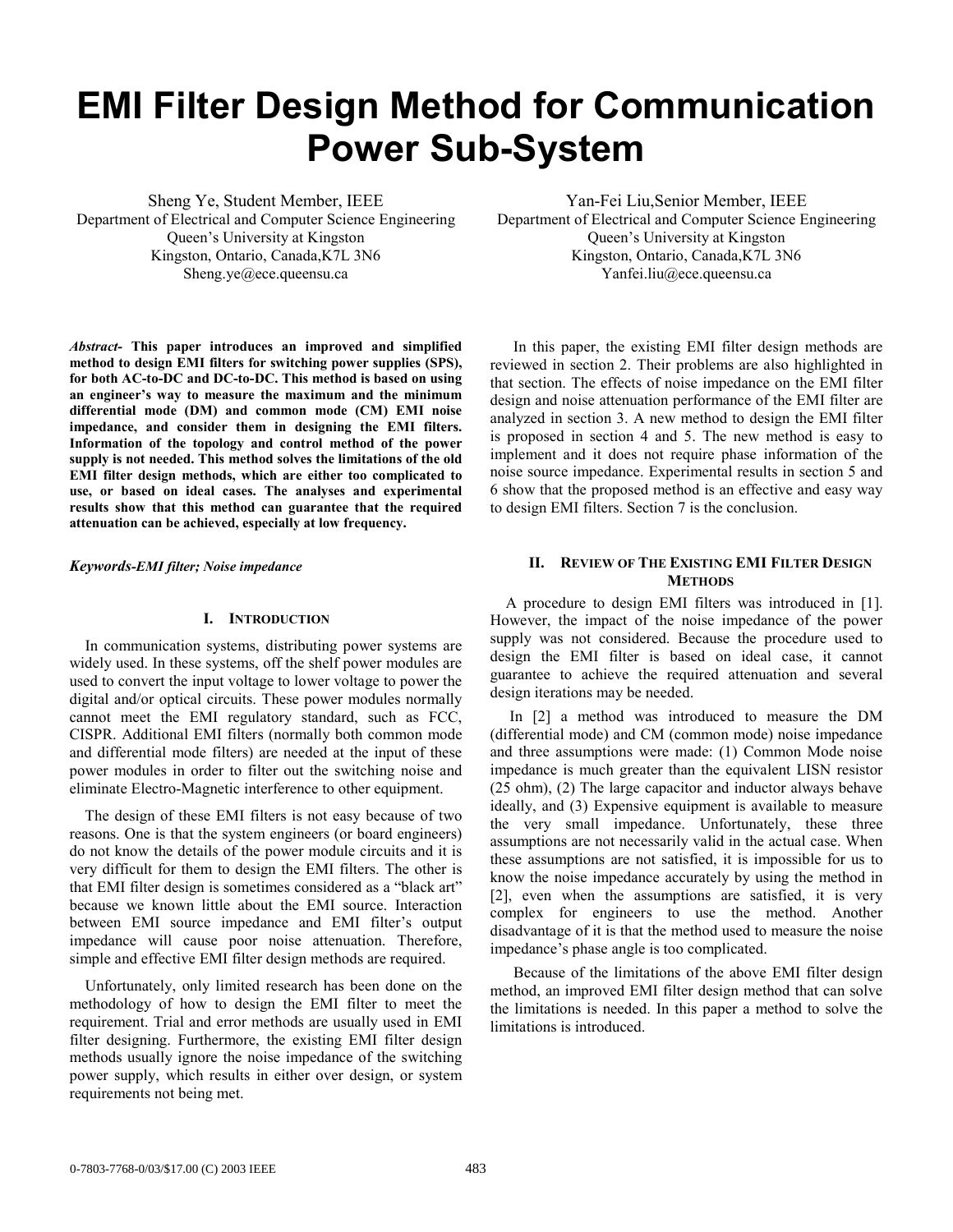### **III. NOISE IMPEDANCE'S EFFECT ON THE EMI FILTERS**

 In this section, the interaction between the noise impedance of the noise source and the output impedance of the EMI filter is analyzed. It shows that if the parameters of the EMI filter are not selected properly, the EMI filter will actually amplify the noise. In the measurement, a power combiner is used to separate CM and DM noise spectrum from the total line noise spectrum [3].

#### *3.1 CM Noise Impedance's Impact*

 The attenuation of an EMI filter is defined by equation (1)  $A_T = V_{load}$  *without* \_ *filter | V*<sub>load</sub> with \_ *filter* (1)

 $V_{load}$  *without* filter is measured at the LISN shown in Fig.1 when no common mode inductor is added, which corresponds to the situation when no EMI filter is added.  $V_{load}$  *with filter* is measured at the LISN when a common mode inductor is added.  $A_T$  is frequency related, it should be measured and calculated at different frequency points.

 In order to simplify the analysis, it is assumed that 1) The common mode filter only has a common mode inductor. 2) The CM inductor only suppresses the CM noise. 3) CM noise current only goes from noise source to earth. Then we can get the CM equivalent when a CM inductor is added to the input of the SPS from Fig.1, the equivalent circuit is shown in Fig.2.  $(Z_f = j\omega L_c)$  is the impedance of CM inductor,  $R_{load}$  is the equivalent resistor of Line Impedance Stabilization Network). Noise voltage across  $R_{load}$  before and after the CM inductor is added can be expressed by equation (2) and (3).

$$
V_{Noise} = \frac{R_{load} Z_s}{R_{load} + Z_s} \times I_s
$$
\n
$$
R_{load} \times Z_s
$$
\n(2)

$$
V_{W\text{filter}} = \frac{R_{\text{load}} + Z_s + Z_f}{(R_{\text{load}} + Z_s + Z_f)} \times I_s
$$
 (3)

If (4) is satisfied, the noise voltage across  $R_{load}$  will be amplified after the CM inductor is added.

$$
\left| R_{load} + Z_s + Z_f \right| \leq \left| R_{load} + Z_s \right| \tag{4}
$$

Equation (4) can be illustrated by using Fig.3( $Z_f = j\omega L$ ). From Fig.3 we can see that at some conditions the amplitude of vector  $R_{load} + Z_f$  and  $Z_s$  can be almost the same, and the angle between vector  $R_{load} + Z_f$  and  $Z_s$  is near 180 degrees. At this time the filter will amplify the noise. When the frequency becomes high enough (  $j\omega L >> R_{load}$ ,  $j\omega L >> Z_s$  ), the inductance becomes dominant. At this time the CM inductor can effectively suppresses the CM noise spectrum. Fig.4 shows the CM noise spectrum before and after a CM inductor is added to the input of the SPS. From the test result we can see the noise at 583KHz is amplified, but at higher frequency the noise is effectively suppressed. This verifies the above analysis is correct.

 In the real case, more complex topologies for CM filters can be used, but if the CM filters are not designed to match the CM noise impedance, the deteriorated impact of the EMI filter also exists.

# *3.2 DM Noise Impedance's Impact*

In order to simplify the analysis, it is assumed that 1) The differential mode filter only has an X capacitor. 2) The X capacitor only suppresses DM noise. 3) The DM current only goes from noise source to power ground. Then we can use the same method to analyze DM noise impedance's effect. Fig.5 is the DM noise equivalent circuit when an X capacitor is added to the input of SPS. Using equation (1) and the equivalent circuit in Fig.5, we can get equation (5). ( $Z_s \ll R_{load}$ , Zs is the DM noise impedance of the SPS,  $Z_f$  is X capacitor's impedance  $Z_f = 1/j\omega C$ .

$$
| A_r | = | 1 + \frac{R_{load} Z_s}{Z_f (R_{load} + Z_s)} | \approx | 1 + \frac{Z_s}{Z_f} |
$$
 (5)

If  $-1 < z_s / z_f < 0$ , the amplitude of  $A_T$  will be less than one, the DM noise will be amplified. Fig. 6 shows the experiment result when an X capacitor is added to the input of the SPS. The DM noise spectrum at 4.15MHz is amplified.

 In real the case, more complex topologies for DM filters can be used, but if the DM filters are not designed to match the DM noise impedance, the deteriorated impact of the EMI filters also exist.

 From the above analysis, we can see that in order to effectively suppress the EMI noise, EMI filters should be designed to match the noise impedance. Inductor's impedance should be much bigger and capacitor's impedance should be much smaller than the noise impedance, especially when they face the input of the SPS, and we have no information of the phase angle of the noise impedance.

# **IV. DETERMINATION OF THE MAXIMUM AND THE MINIMUM CM AND DM NOISE IMPEDANCE**

 Noise impedance has a significant impact on the attenuation of the EMI filters. In order to effectively attenuate the EMI noise at the frequency range we are interested in, EMI filters should be designed to match the noise impedance. However, the noise impedance of a switching power supply has different phase angle and amplitude at different frequencies, and it is very difficult to measure the noise impedance's phase angle and amplitude accurately at a very wide frequency range (For FCC the frequency range is from 0.45MHz to 30MHz). Actually from the analysis in section 3 we can see that if we know the maximum and the minimum amplitude of noise impedance and select the EMI filter component properly we can design the EMI filter effectively. And measure the maximum and the minimum amplitude of the noise impedance is much easier. Their measurement methods are summarized below. In the measurement, a power combiner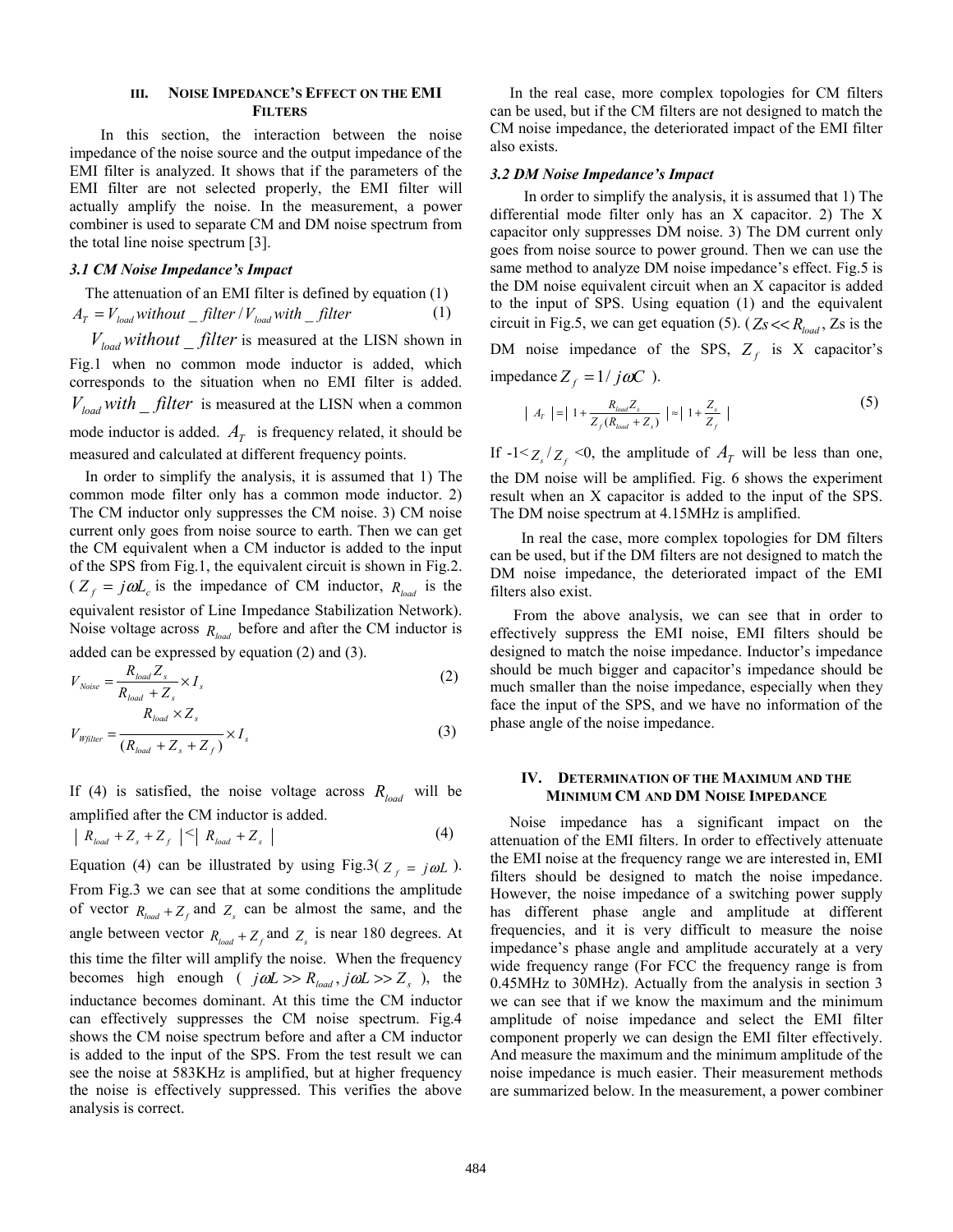is used to separate CM and DM noise spectrum from the total line noise spectrum [3].

#### *4.1 The Worst CM Noise Impedance Measurement*

 Assuming that 1) The CM inductor only suppresses the CM mode noise. 2) The CM noise impedance is bigger than the equivalent LISN resistor (CM noise impedance of SPS is usually bigger than 25ohm in real case). 3) The CM noise current only goes from noise source to earth.

 To measure the maximum and the minimum CM noise impedance, a test CM inductor is added to the input of the SPS [2], the measurement setup is in Fig. 7. Fig. 7 can be further simplified to the CM equivalent of Fig. 2. Using the equivalent circuit in Fig. 2 and equation (1), we can get equation (6) ( $Z_f$ 

is the impedance of CM inductor,  $R_{load}$  =25 ohm is the LISN equivalent resistor).

$$
A_{T} = \frac{\frac{R_{load}Z_{s}}{R_{load} + Z_{s}} \times I_{s}}{(\frac{R_{load} + Z_{f})Z_{s}}{(R_{load} + Z_{s} + Z_{f})} \times I_{s} \times \frac{R_{load}}{Z_{f} + R_{load}}} = 1 + \frac{Z_{f}}{R_{load} + Z_{s}}
$$
(6)

From (6), the following relation can be obtained:

$$
|R_{load} + Z_s| = |Z_s| / |A_T - 1|
$$
\n(6.1)

It is noted that  $A_T$  is a complex number and only  $|A_T|$  is available. The objective is to find the range of  $|Z_s|_{\text{MSE}}$  and  $\left| Z_s \right|_{Min}$ 

$$
|R_{load} + Z_s| = \left| \frac{Z_f}{A_T} \right| \quad \text{(if } A_T > 1\text{)}\tag{7}
$$

Equation (7) is a circle (because  $R_{load}$  is fixed, and  $Z_s$  is complex number,  $Z_f$  and  $A_f$  are also know) and it is illustrated in Fig.8. From Fig.8 we can get the maximum and minimum magnitude of CM noise impedance.

1)When  $A_T \ge 10$ 

$$
Z_{s \max} = \left| R_{load} + \left| \frac{Z_f}{A_T} \right| \right| \tag{8}
$$

$$
Z_{\text{Min}} = \left| R_{\text{load}} - \left| \frac{Z_f}{A_T} \right| \right| \tag{9}
$$

3)When  $A_T < 10$ 

$$
Z_{s\max} = \left| R_{load} + \left| \frac{Z_f}{|A_T| - 1} \right| \right| \tag{10}
$$

$$
Z_{\text{sMin}} = \left| R_{\text{load}} - \left| \frac{Z_f}{|A_T| + 1} \right| \right| \tag{11}
$$

 For example, at full load the CM noise spike of the SPS at 1MHz is 70dB, after a test CM inductor is added the CM noise 70dB-50 dB–50*dB* 

is 50dB at 1MHz, then  $A_T = 10^{20}$ 10 =10. Using an impedance analyzer get the CM inductor's impedance at 1MHz is 5Kohm, using equation (8) and (9),  $Z_{\text{sun}} = 525$ ohm

 $Z_{\text{cmin}}$  =475ohm, then the maximum and the minimum magnitude of CM noise impedance at 1MHz is 525ohm and 475ohm.Usually the CM noise impedance varies by frequency (for FCC the frequency range is from 0.45MHz to 30MHz), so we can select some frequency points in the frequency range we are concerned with and calculate the worst CM noise impedance at these frequency points.

# *4.2 The Worst DM Noise Impedance Measurement*

 In the DM noise impedance measurement, assuming that 1) The X capacitor only suppresses the DM noise impedance. 2) The DM noise impedance Zs is smaller than LISN equivalent resistor, (DM noise impedance of SPS usually much smaller than 100ohm in real case). 3) The DM noise current only goes from noise source to power ground.

 When measuring the worst DM noise impedance a test X capacitor is added to the input of the SPS under test [2]. Fig. 9 is the test setup. Fig.9 can be further simplified to Fig.5.Using DM equivalent circuit of Fig.5 and equation (1), we can get equitation (12). (  $Z_s \ll R_{load}$ ,  $R_{load} = 100$ ohm,  $R_{load}$  is the LISN equivalent resistor).

$$
|A_{T}| = \left| \frac{\frac{R_{load} Z_{s}}{R_{load} + Z_{s}} \times I_{s}}{\frac{R_{load} Z_{s} Z_{f}}{R_{load} Z_{s} Z_{f} + Z_{s} Z_{f} + R Z_{s}} \right| \approx \left| 1 + \frac{Z_{s}}{Z_{f}} \right|
$$
(12)

$$
|Z_{\text{small}}| = |Z_f| \times |A_r| - 1 \tag{13}
$$

$$
|Z_{s\max}| = |Z_f| \times |A_r| + 1 \tag{14}
$$

It is noted that  $A_T$  is a complex number and only  $|A_T|$  is available. Measuring the DM noise impedance is similar to the CM noise impedance measurement. And equations (13)-(14) are used to calculate the maximum and the minimum DM noise impedance at the frequency.

 After measuring the worst CM and DM noise impedances, we can select EMI filter topologies and select EMI filter components based on the worst CM and DM noise impedance.

#### **V. EMI FILTER DESIGN**

 In this section how to use the maximum and the minimum CM and DM noise impedance to design EMI filters is introduced. A DC/DC power supply is used as an example. The aim is to design an EMI filter for it, and make it pass the FCC Class B regulations for conducted EMI. When Designing the EMI filter, CM and DM filters are designed separately, and finally they are put together to make a whole EMI filter. The phase angle of the noise impedance is neglected, and the noise impedance is simplified to a resistor. The procedure to design the EMI filter is summarized below:

1) Test the CM and DM noise spectrum of the SPS.

 2) Measure the maximum CM and DM noise impedance at the frequency range we concerned with. Design the EMI filter

base on the worst noise impedance.

3) Test the EMI filter.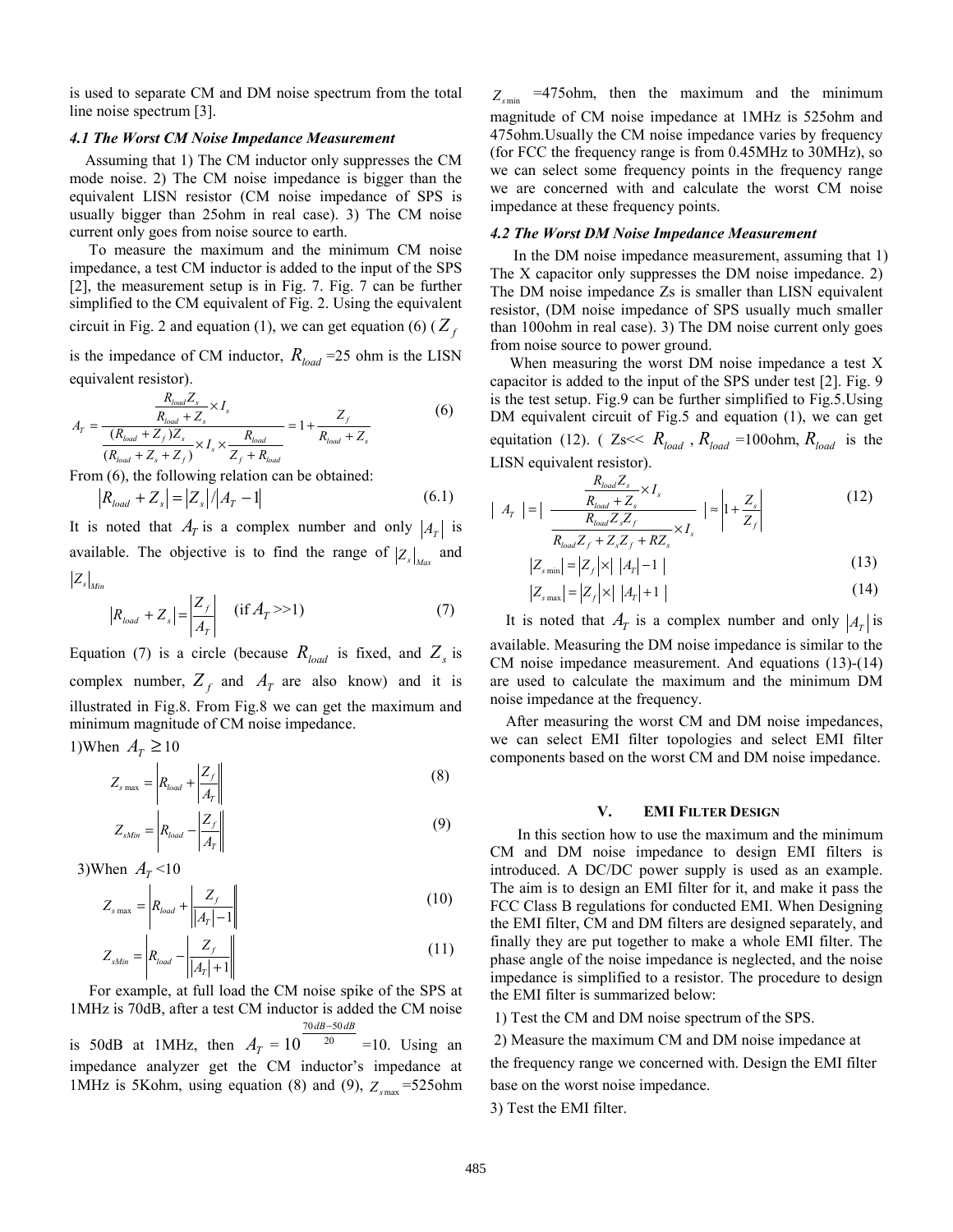Fig.10 and Fig.11 show the CM mode and DM mode noise spectrum of the DC/DC SPS at full load according to FCC class B. From the test results we can see the CM mode noise is the dominant factor and its highest spike is from 0.45MHz to 2MHz .So the CM noise impedance measurement is focused on this range, Fig.12 Fig.14 show the worst CM noise impedance, Fig.13 shows the worst DM noise impedance.

#### *5.1 EMI Filter CM Part Design*

In order to design an EMI filter we need to know:

1) The attenuation required to make the CM noise spectrum

pass the EMI standard at the frequency we are concern with.

2) The worst noise impedance at the frequency range we are concerned with.

For the EMI filter CM part, there are two topologies we can select. One is the CM inductor faces the input of the SPS, another is the Y capacitor faces the input of the SPS. (See Fig.15 and 16).

 According to Fig.14. Fig.15 should be used, because it will provide higher attenuation at high frequency than the topology shown in Fig.16. Fig.17 shows the test results of the Fig.16 and Fig.15. From the result we can see the above predication is right. (In the test CM=100uH, CY=330nF). This result also confirms that noise impedance has a significant effect on the performance of EMI filters.

$$
f_{\text{cut}} = F_0 / \sqrt{A_T} \tag{15}
$$

 $A_T$  is the attenuation needed at frequency  $F_0$ ,  $f_{cut}$  is the cutoff frequency of the common mode filter. Using Fig.18 and equation (15), the smallest cutoff frequency is :

$$
F_o = 583KHz \quad A_T = 38 \quad f_c = 94KHz
$$

 When selecting the value of common mode inductor, the maximum noise impedance is considered, from Fig.12 we can see that the maximum magnitude of the common mode noise impedance is 205ohm, the CM inductor's inductance at  $F_o$ should be bigger than 205ohm, this means  $2\pi F L > 205$ L>55.9uH .In order to make the CM inductor's impedance bigger enough when compared with CM noise impedance,  $L=200$ uH is selected. Using equation  $(16)$ (Equation  $(16)$  is based on ideal case) get C=14.3nF. This value is calculated based on ideal case. We need verify the above calculation.

$$
f_c = \frac{1}{2\pi\sqrt{LC}}\tag{16}
$$

The attenuation of the topology in Fig.15 when considering the CM noise impedance can be expressed by using equation (17). (Ignoring the phase angle of the noise impedance).

$$
|A_t| = \left| \frac{R_{Load}(Z_1 + Z_L + Z_s)}{Z_1(R_{load} + Z_s)} \right|
$$
 (17)

$$
Z_L = j\omega L \qquad Z_c = \frac{1}{j\omega C} \qquad Z_1 = R_{load} / Z_c \qquad C = 15nF
$$

# $R_{load} = 25ohm L = 200uH Z_s = 205ohm$

Put the components above into equation  $(17)$ , we get At=5.5. That is too small. Make the capacitor bigger and try again

when CY=150nF(two Y capacitor in parallel) we get the attenuation 45. Fig. 19 shows the experiment result. From the test result we can see that the desired attenuation is achieved. Fig.20 shows the test result when the filter is designed based on ideal case (L=200uH C=15nF), from the test result we can see that the desired attenuation is not achieved.

#### *5.2 EMI Filter DM Part Design*

 Using a similar method, we can design the DM part of the EMI filter. To design the DM filter we need to know:

- 1) The attenuation required at the frequency we are concern with.
- 2) The worst DM noise impedance at the frequency range we are concerned with.

The  $\pi$  topology is selected to suppress the differential mode noise, because this topology can provide higher attenuation. The equivalent circuit of the topology is shown in Fig.21. Because X capacitor faces the input of the SPS, the minimum DM noise impedance is used in the EMI filter designing. The attenuation of this topology can be expressed by using equation (18)(Ignoring the phase angle of the noise impedance). Using Fig.11 we get the smallest cutoff frequency is at  $F_a = 770KHz$ , the attenuation we need is 4.5.In the DM filter designing the leakage inductor of CM inductor is used as DM inductor.

L\_leakage=20uH Zs=0.2  $F_o = 770KHz$   $Z_L = j\omega L$ 

$$
Z_{cl} = \frac{R_{load} Z_{cx}}{R_{load} + Z_{cx}} Z_{cs} = \frac{Z_s Z_{cx}}{Z_s + Z_{cx}} Z_{cx} = \frac{1}{j\omega C_x}
$$
  

$$
A_T = \frac{V_{Dwout}}{V_{Dwith}} = \left| \frac{Z_L (Z_{cx} + R_{load})(Z_s + Z_{cx})}{Z_{cx}^2 R_{load}} \right|
$$
(18)

Using equation (18) we get when Cx=15nF and  $A_T = 6$  (we need  $A_T$ =4.5). Fig.22 is the test result of DM noise spectrum before and after the DM filter is added. From test result we can see the filter works well.

 Finally the CM and the DM filters are assembled together. The final EMI filter is showed in Fig.23. Its test result is shown in Fig.24.From the test we can see the filter can make the SPS pass FCC Class B. In Fig.23 a 200uF electrolytic capacitor is added to the output of the filter, this capacitor is used to make sure that the EMI filter will not destabilize the feedback loop of the SPS [4].

#### **VI. EXTENDING THE METHOD TO DESIGN EMI FILTERS TO AC/DC SPS AND POWER SYSTEM**

 The same method is used to design another filter for an AC/DC power supply to pass FCC Class B. After measuring the DM and CM noise spectrum and noise impedance, the filter topology is selected. The Test result of the filter is shown in Fig. 25, from the test we can see the design aim is reached.

 System engineers can also use this EMI filter design method to design EMI filters for paralleled switching power supply modules. At this time the paralleled power modules can be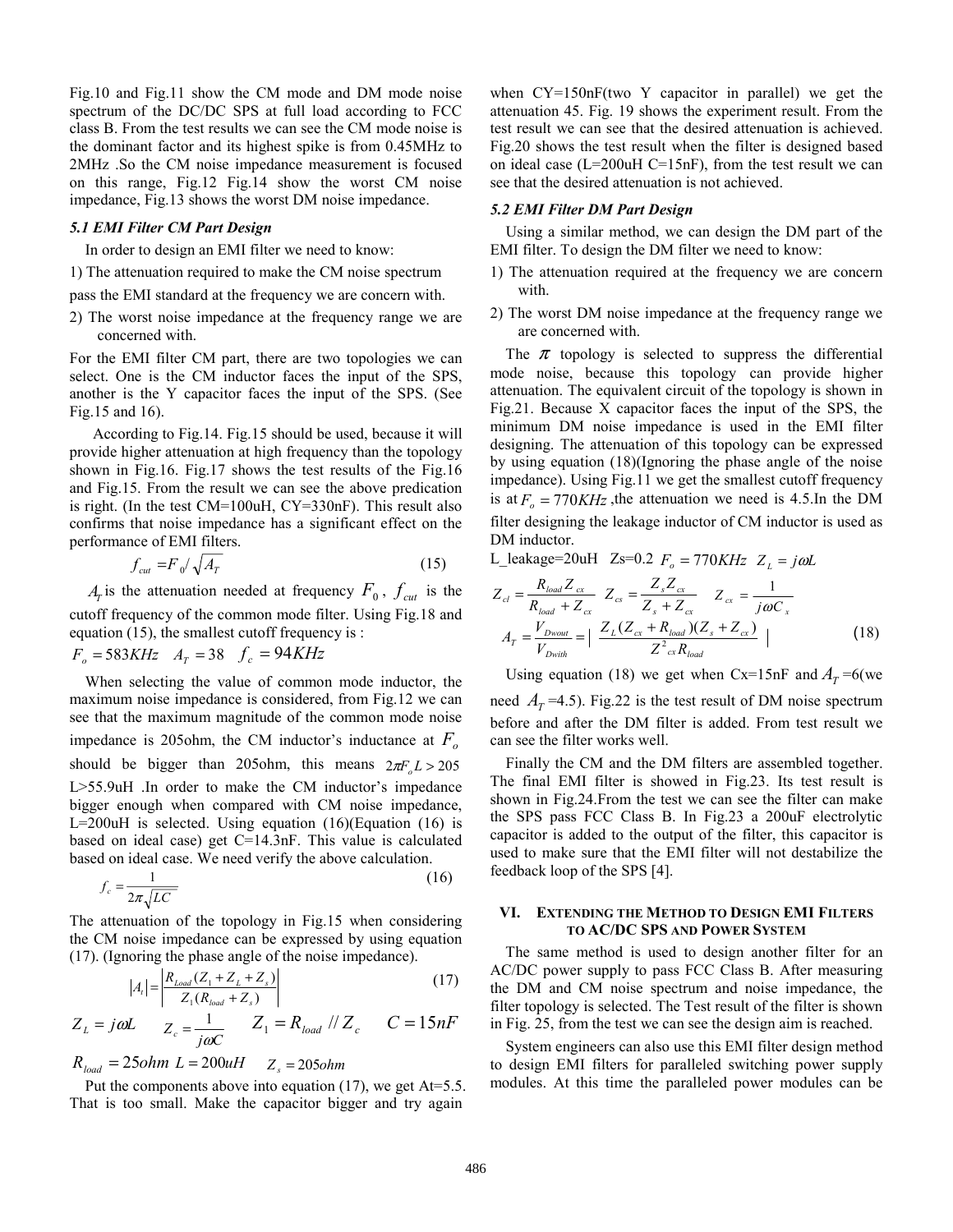simplified to one equivalent power module, and use the method above to design an EMI filter for it.

#### **VII. CONCLUSION**

 An improved method to design EMI filters is proposed in this paper. It is based on measuring the maximum and the minimum noise impedance, and considering them in EMI filter design. Design procedures are highlighted. And this EMI filter design method successfully solves the limitations of the existing EMI filter design methods. And it is very helpful in finding the right direction when designing EMI filters. The significant advantage of the new procedure is that it is easy to implement, only the maximum and the minimum amplitude of CM and DM noise source impedance are required, and the designed filter will guarantee that the desired attenuation can be achieved. In addition, the EMI filter designed by the proposed method will meet the requirement in one design cycle. Finally one EMI filter is designed for DC/DC switching power supply and another filter is designed for AC/DC switching power supply. Experiment results show that this method is an effective and easy way to design EMI filters. And it can guarantee to achieve the required attenuation (if the component can meet the requirements). In addition, this method can also be used to design EMI filters for power systems.

#### **REFERENCE**

 [1] Fu-Yuan Shih, Dan Y. Chen, etc., "A Procedure for Designing EMI Filters for AC Line Applications". IEEE Trans-actions On Power Electronics, Jan. 1996.

[2]Dongbing Zhang, Dan.Y.Chen ,Mark J.Nave, Dan Sable, "Measurement of Noise Impedance of Off-line Converters" APEC 1998

[3] Ting Guo, Dan Y. Chen, Fred C. Lee, "Separation of common-mode and differential-mode conducted EMI noise," IEEE Transactions on Power Electronics, Vol. 11, No. 3, May 1996

[4]Input System Instability Application Note PQ-00-05-1 Rev. 01 http://www.synqor.com/support/3\_1\_app\_notes.html



Fig.1 Setup of EMI Noise Measurement



Fig.2 CM Noise Equivalent Circuit of SPS When A CM Inductor is Added



Fig.3 Vector Explanation of Equation 4



Fig. 4 CM Noise Amplified after a CM Inductor is Added



Fig. 5 DM Noise Equivalent Circuit After an X Capacitor is Added



Fig. 6 DM Noise Amplified After an X Capacitor is Added



Fig.7 Setup of the CM Noise Impedance Measurement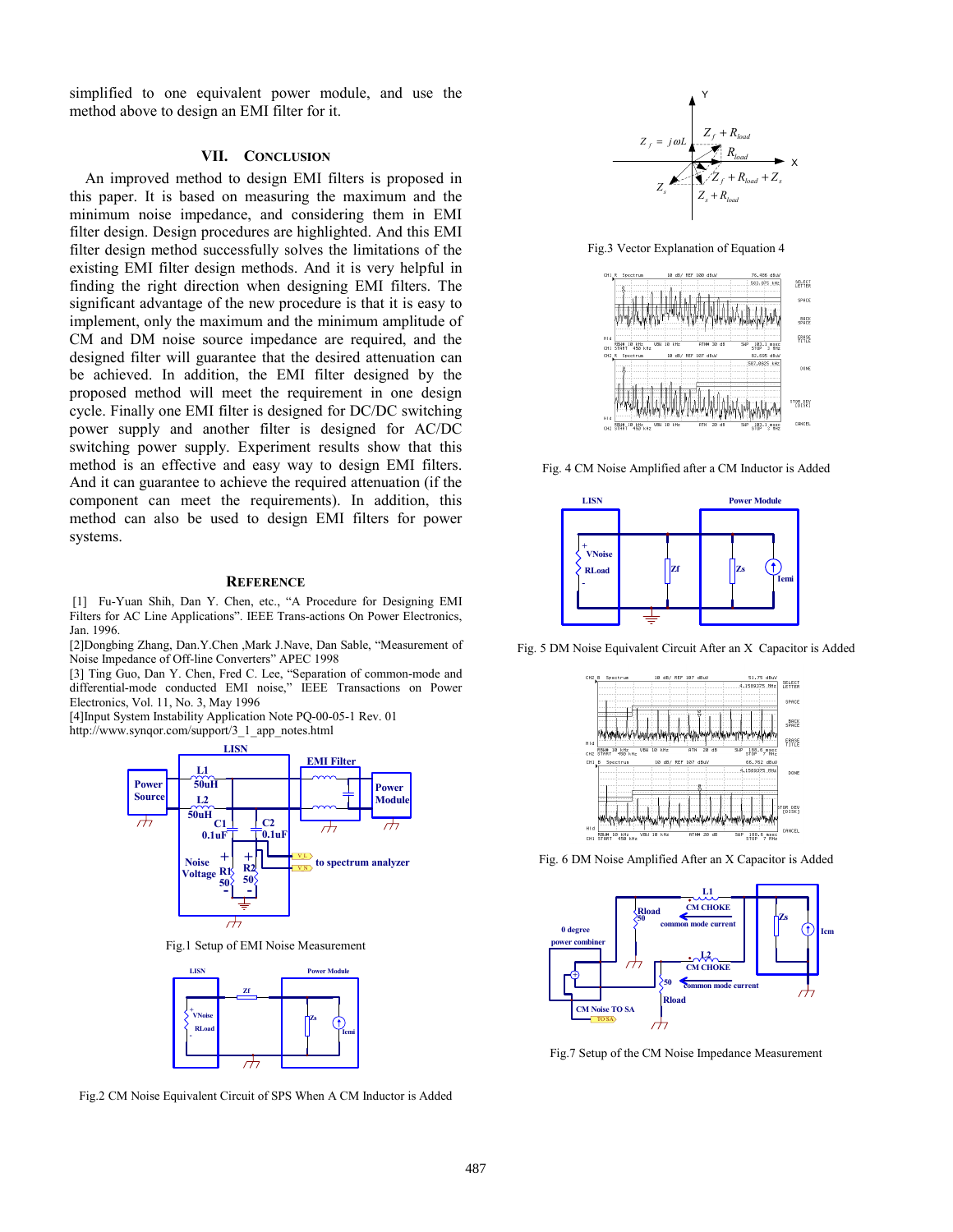

Fig. 8 Illustration of Equation 7



Fig. 9 Setup of the DM Noise Impedance Measurement



Fig. 10 CM Noise Spectrum of the DC/DC SPS at Full Load According to FCC Class B



Fig. 11 DM Noise Spectrum of the DC/DC SPS at Full Load According to FCC Class B

The Worst CM Noise Impedance



Fig. 12 The Worst CM Noise Impedance From 0.45MHz to 2MHz

The Worst DM Noise Impedance



Fig. 13 The Worst DM Noise Impedance From 0.45MHz to 2.5MHz

The Worst CM Noise Impedance



Fig. 14 The Worst CM Noise Impedance From 10MHz to 20MHz



Fig. 15 The CM Inductor Face the Input of SPS



Fig. 16 The Y Capacitor Face the Input of SPS